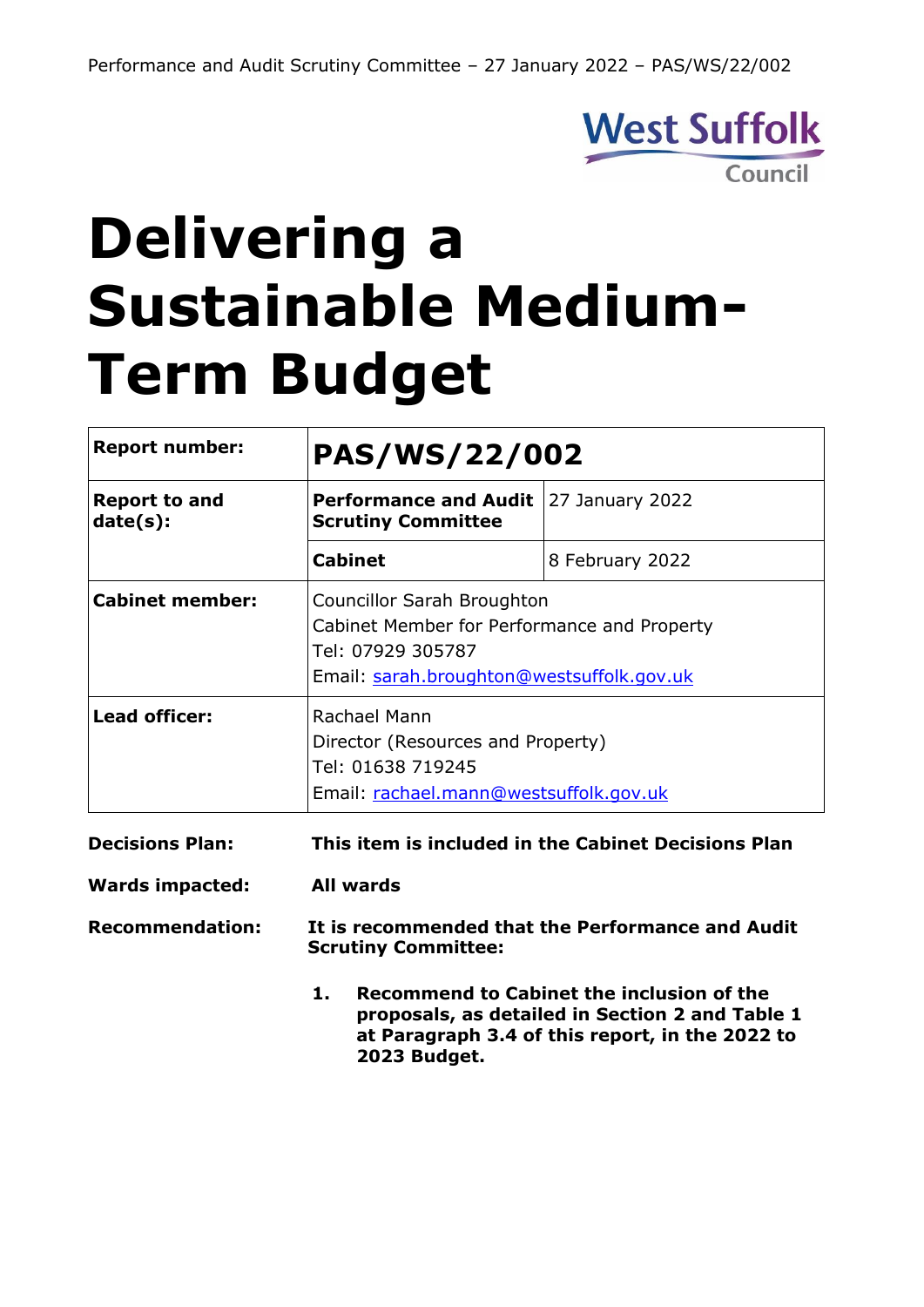## **1. Context to the 2022 to 2023 budget process**

- 1.1 This report follows on from the November Performance and Audit Scrutiny Committee report (report no [PAS/WS/21/024\)](https://democracy.westsuffolk.gov.uk/documents/s41985/PAS.WS.21.024%20-%20Delivering%20a%20Sustainable%20Budget%20-%2018%20November%202021.pdf) that gave an updated position on the process and approach to set the council's 2022 to 2023 budget and the principles and challenges faced in achieving this. This report provides a further update on assumptions and anticipated savings and initiatives proposed or delivered to date to deliver a sustainable and balanced budget for 2022 to 2023. This will not only deliver services but also the strategic vision and priorities of the Council while meeting future challenges. This robust approach will enable the authority to invest in initiatives to meet our goals around areas such as the environment and managing growth while helping increase the health and economic wellbeing of our communities.
- 1.2 However, the financial impact of COVID-19 on the council's budget is likely to be felt for many years. Therefore, the council will need to make prudent provision, as it did in the current 2020 to 2021 financial year, in its mediumterm budget plans for recovery to pre-covid levels. Any longer-term impact of COVID-19 on the council's services will only be established in due course.
- 1.3 The medium-term budget plans (beyond April 2023) are also being prepared in the context of significant uncertainties around Government policy in terms of:
	- Local Government Finance Settlement,
	- the Fairer Funding Review, Business Rates Retention (BRR) Scheme Review,
	- commercial investment policy and
	- potential major reforms with the Resources and Waste Strategy (RAWS), Health and Social Care reforms and the Planning Reform White Paper on.

The Council will continue to lobby Government over financial support and funding together with partners and other local authorities.

1.4 The economic situation is also hugely challenging, and we continue to be faced with rising demand for services in particular housing support. Suffolk is at the forefront nationally supporting its communities and businesses by working in partnership across the public, private and voluntary sectors. This brings benefits to communities and businesses alongside efficiencies and savings, for example the opening of Mildenhall Hub last year is already showing significant benefits in terms of health and wellbeing across services as well as efficiencies made through sharing the building. However, the impact of the economic situation and added COVID recovery challenges on our partners including Suffolk County Council is uncertain at this stage. Therefore, it is unknown what indirect cost impacts may be experienced locally. These potential impacts will continue to be monitored through the performance management process.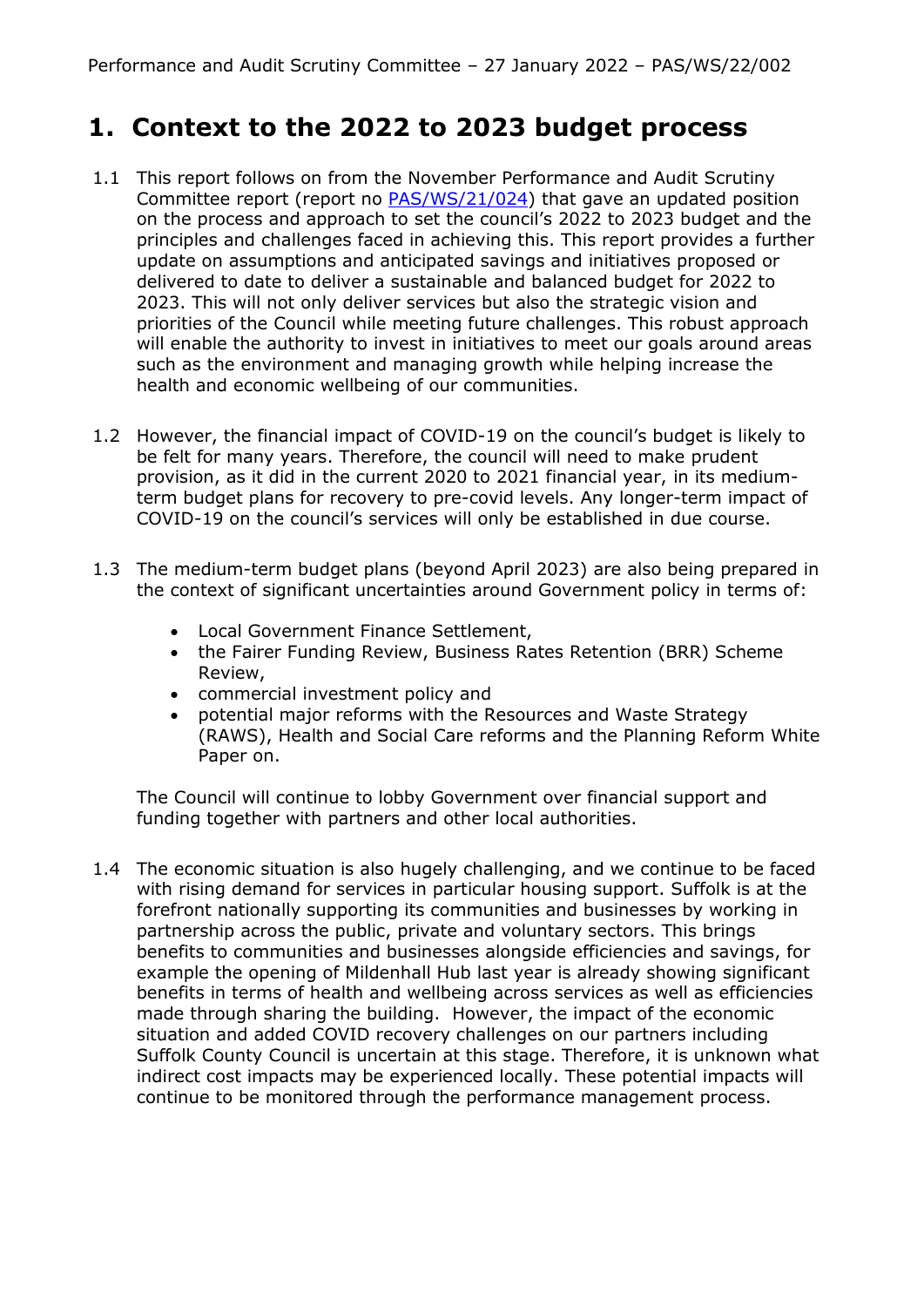1.5 In the February 2021 Council meeting the Budget and Council Tax Setting: 2021 to 2022 and Medium-Term Financial Strategy 2021 to 2025 report number [\(COU/WS/21/003\)](https://democracy.westsuffolk.gov.uk/documents/s39799/COU.WS.21.003%20Budget%20and%20Council%20Tax%20Setting%202021%20to%202022%20and%20MTFS%202021%20to%202025.pdf) set out the financial plan to 2025.

This plan set a balanced budget for 2021 to 2022 but included the following initiative budget gaps (which will be reviewed as part of this 2022 to 2023 budget process) in the subsequent years:

|            |       | 2022 to 2023   2023 to 2024   2024 to 2025 |       |
|------------|-------|--------------------------------------------|-------|
| Budget Gap | £1.0m | E1.6m                                      | E2.2m |

1.6 This Medium-Term Financial Plan was developed in the midst of the initial COVID-19 outbreak and lockdown and therefore made significant assumptions on the duration and recovery from that situation. The February 2021 budget report assumption was that recovery to pre-COVID levels would take shape from April 2022, consequently a key element of this budget process has been to continually review that assumption.

## **2. Proposals within this report – Key budget assumptions**

2.1 Report PAS/WS/21/024 provided an update on a number of key budget assumptions proposed in the development of the 2022 to 2023 budget and medium-term plans and the rationale behind those assumptions. These assumptions are constantly under review, in response to further data and intelligence. Since this last report, there have been the following updates as set out below.

#### **Provisional Finance settlement 2021**

- 2.2 The Government published the provisional local government finance settlement for 2022 to 2023 on 16 December 2021. The announcement was for a one-year settlement and did not include any indication of funding for the remainder of the spending review period which runs to 2025. There have been signals around more fundamental changes in local government funding from 2023 to 2024, which makes this settlement appear to be more of a rollover from 2021 to 2022.
- 2.3 The council's budget assumptions have been updated to include the following changes outlined in the provisional finance settlement, included in brackets is the previous communication on each of these grants:
	- Revenue Support Grant £206,843 (previously communicated that this grant was to be removed from April 2020)
	- Rural Services Delivery Grant £181,414 (grant was to be wrapped up in the fairer funding review, deferred from April 2020)
	- Lower Tier Services Grant £202,922 (was previously communicated as a one-off grant for 2021 to 2022 only)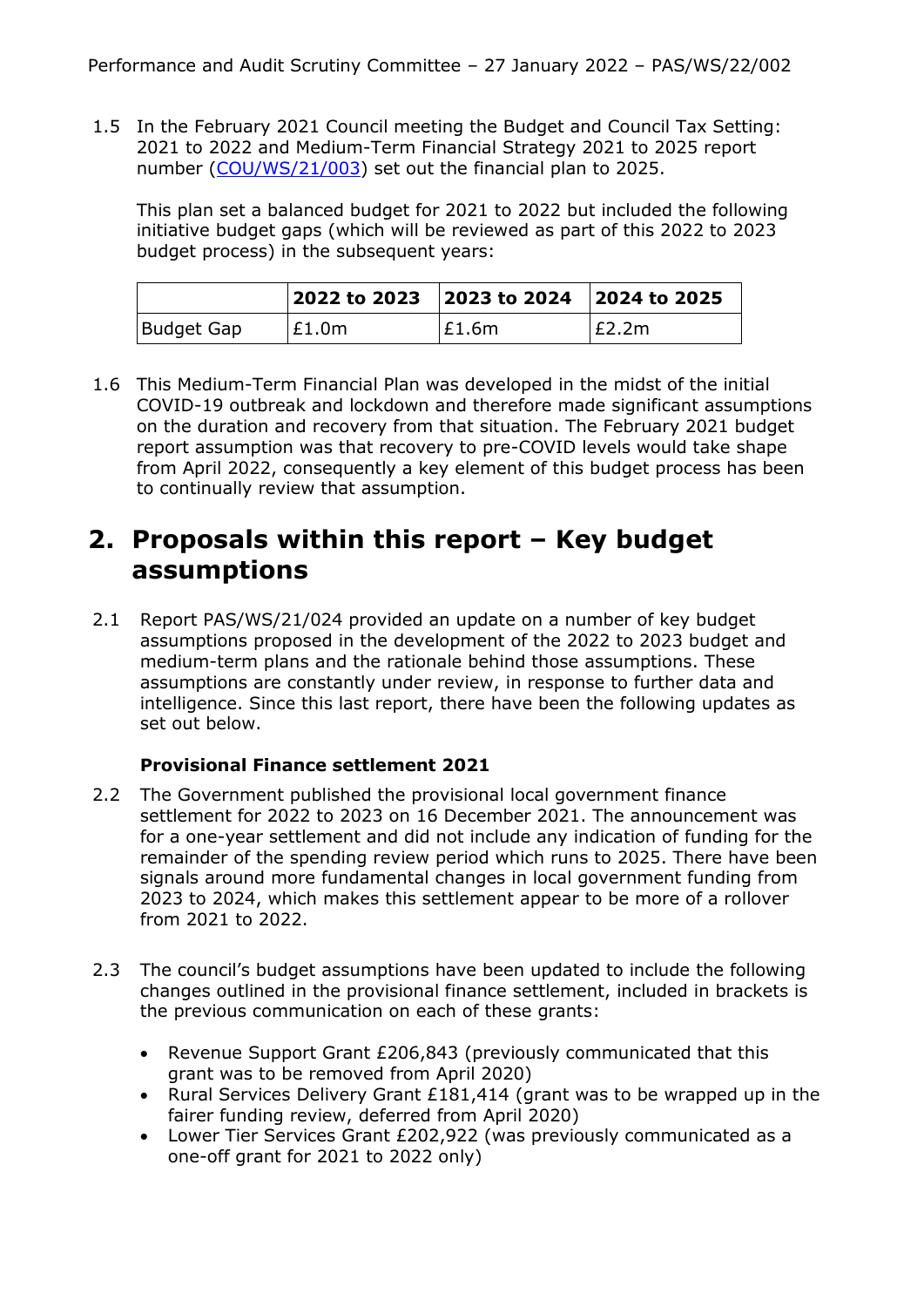- A one-off Services Grant for 2022 to 2023 £311,855 (new grant for 2022 to 2023 in recognition that the fairer funding review has been deferred and as a result the settlement continues to be calculated using out of date data)
- New Homes Bonus £1,756,110 (previously communicated that 2022 to 2023 would be the final year of this scheme with only a legacy payment due)
- 2.4 None of the above grants had been assumed in the original budgets for 2022 to 2023 (as a result of the context included in brackets next to each of the grants above), with the exception of New Homes Bonus where a smaller award assumed of £487,000, so overall the council has benefitted from the settlement rollover by around £2.1 million as a one off. The majority of this benefit relates to an additional year of the New Homes Bonus scheme. In line with previous budget setting principles and as agreed in the last sustainable budget report, the New Homes Bonus allocation for 2022 to 2023 will be transferred to the Strategic Priorities and MTFS Reserve and utilised in line with that reserve.
- 2.5 As this is a one-year settlement, and there still a high degree of uncertainty about the detail of future Government funding we continue to include the following assumptions in our medium-term financial plans:
	- There will be no further COVID-19 support for either costs incurred or loss of Fees and Charges income.
	- The Services Grant for 2022 to 2023 is a one-off payment and no future year assumptions have been included.
	- A discontinuation of the New Homes Bonus grant scheme from 2023 to 2024.
	- The budget estimates assume a continuation of the 10 per cent reductions in the centrally held un-ringfenced grants budget for 2021 to 2022 in line with previous Government funding reductions. This includes grants such as Housing Benefit Administration.
	- There will be no Fairer Funding Review for 2022 to 2023. However, there is likely to be a review of some format from 2023 to 2024 onwards. The current projections already assume a significant loss of BRR scheme growth (accumulated since the scheme was implemented in 2013) from April 2022 and this assumption remains unchanged at this stage.
	- That Suffolk authorities will remain in a business rates pool for 2022 to 2023, retaining additional BRR Scheme income for Suffolk than that of individual authorities.
- 2.6 These Government funding assumptions will continue to be kept under constant review as part of future budget processes. This collection of assumptions has one of the biggest financial impacts on the council's budget in the medium term given the sums involved.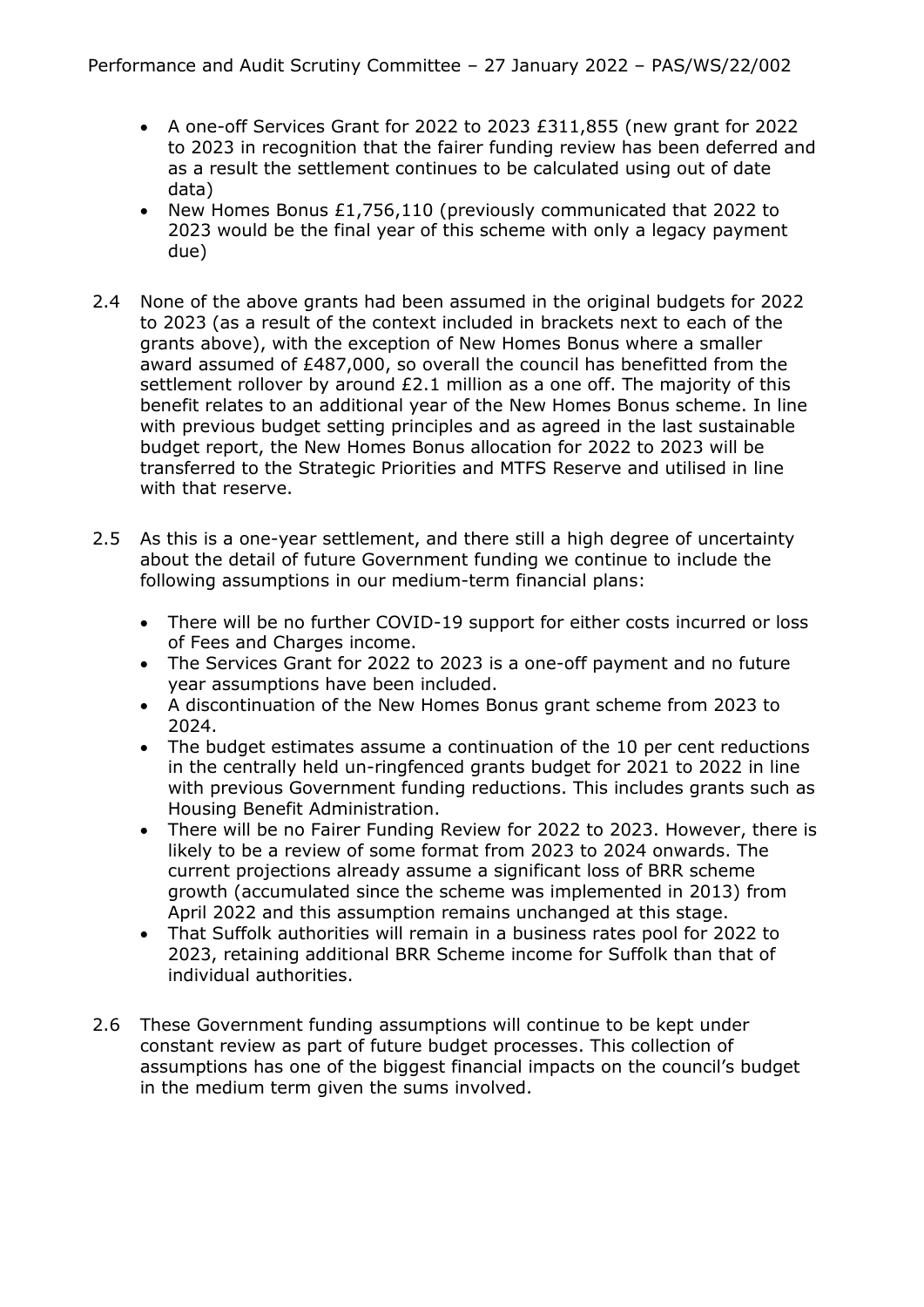#### **Other income assumptions**

- 2.7 There has been a detailed line by line review of the 2022 to 2023 income budget assumptions across a best, base and worst-case scenario. The material outcomes of this review were included in part in the November report. Where there is uncertainty linked to continued COVID-19 impact the approach will be to access the use of a further year's COVID impact provision of £0.5 million (a similar approach to that used in our 2021 to 2022 budget), equating to around 1.6% of our total fees and charges budget. This provision will be created from the council's General Fund balance, with the expectation that there will be a full return to budgeted income levels in the medium term (from 2023 to 2024).
- 2.8 There is expected to be a greater level of volatility in the short term in these income assumptions given the relationship between recovery and income generation for the council. This volatility will need to be closely monitored and reflected in the Section 151 report to members on the robustness of estimates and balances as part of the budget process.
- 2.9 In addition to reviewing the income assumptions there has also been a review of the fees and charges pricing used in the budget and medium term. This is to ensure:
	- That we are recovering the cost of delivering these discretionary services on a user pays basis (also taking into account charging levels made by other local authorities)
	- Consistency of approach in line with the new Fees and Charges policy
	- Provide appropriate visibility for those pricing decisions that are likely to have significant public interest (including those over 5% annual increase – in line with the council's constitution) **Appendix A(i)**.

The Fees and Charges that are changing and meet the requirements for reporting are detailed in **Appendix A** – Fees and Charges

#### **Business Rates estimate for 2022 to 2023**

2.10 It is very difficult to predict the ongoing impact of COVID-19 on businesses within the district and the impact this may have on the level of business rates income collected. In 2020 to 2021 Government announced significant retail reliefs to support business through the pandemic. They continued that support, in part, during the current year 2021 to 2022.

We have recently received guidance and around the COVID-19 Additional Relief Fund (CARF) to help businesses that have not previously been eligible for rate relief during the pandemic. Our funding allocation is £4 million of the national £1.5 billion CARF fund created for 2021 to 2022. At the time of writing this report Officers are reviewing the guidance and undertaking modelling with Anglia Revenues Partnership.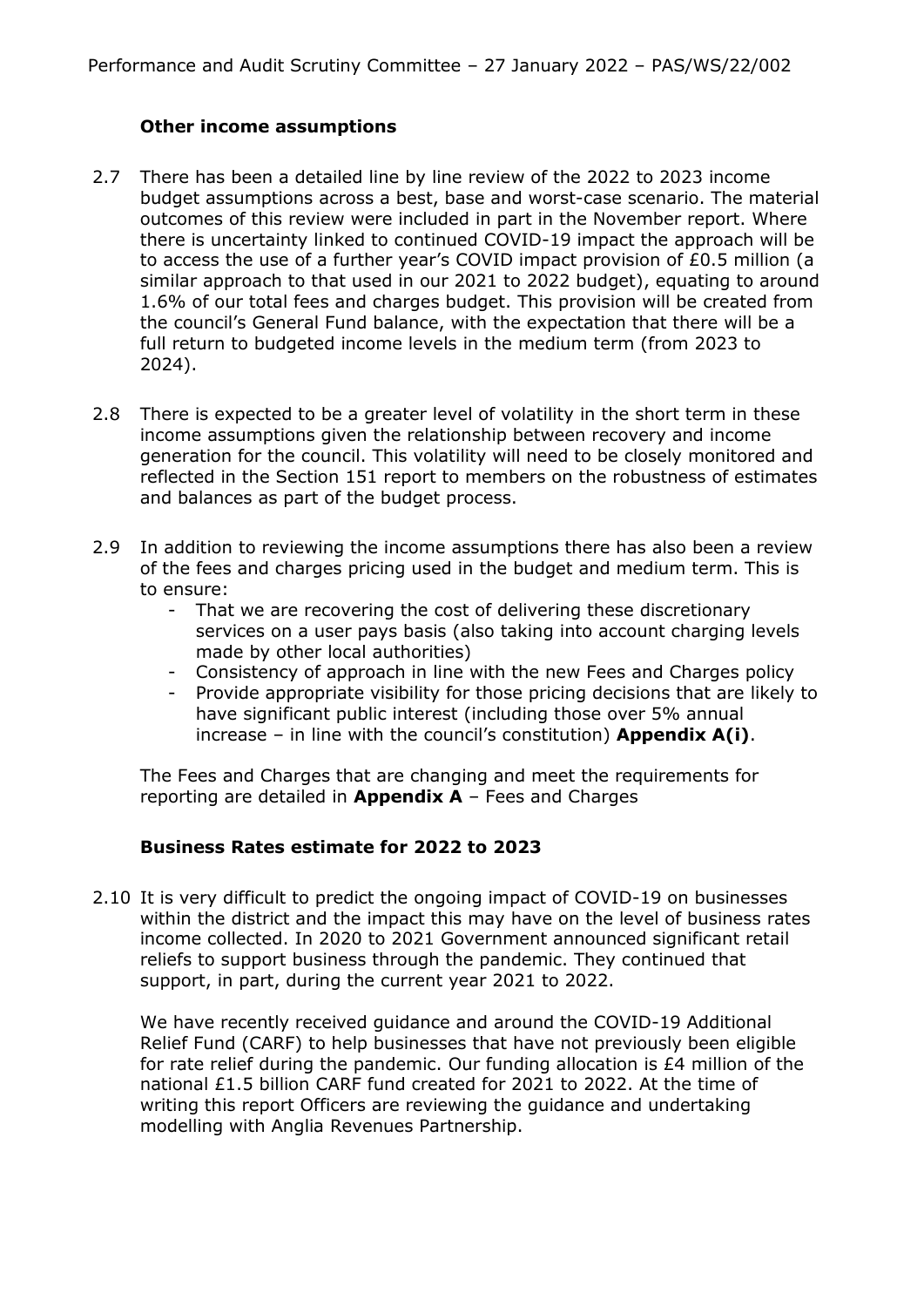- 2.11 The Spending Review 2021 on 27 October 2021 did include some changes to business rates for the next 3 years, with a commitment that councils will be fully reimbursed under the current Business Retention Scheme through Section 31 grants, these are included in the 2022 to 2023 assumptions:
	- The planned increase in the business rates multiplier has been cancelled. The multiplier was due to be increased by 3.1 percent, in line with the September increase in the Consumer Price Index (CPI). Local authorities will receive "cap compensation" funding to offset this.
	- 50 percent discount for retail, hospitality and leisure sectors (up to a maximum of £110,000).
	- Other reforms, including more frequent revaluations (from 2023), and investment reliefs to encourage green investment and premises improvements (any increase in rates payable delayed for 12 months). These changes will affect uplift in valuations, which will be handled administratively by the Valuation Office Agency (VOA) – but will also affect local government because growth in rates will take longer to be recognised.

## **3. Our current projections for 2022/2023 and beyond**

- 3.1 As stated in paragraph 1.5 our baseline medium term plans from the 2021 to 2022 budget process already included the need to make significant savings across the medium-term financial plans.
- 3.2 The net impact of the key assumption changes set out above in addition to the saving requirements discussed at 1.5 are set out in **Table 1 below**. The changes give rise to a balanced position for 2022 to 2023,  $£1.16$  million budget gap for 2023 to 2024, £1.71 million budget gap for 2024 to 2025 and £2.98 million budget gap for 2025 to 2026 (these are cumulative budget gaps).
- 3.3 West Suffolk Council's response to the financial challenges and opportunities will continue to follow our six key themes (Report no PAS/WS/21/016 30 September 2021 refers). Our opportunities include capturing and building on the learning and innovative ways of delivering our services, experienced during this time.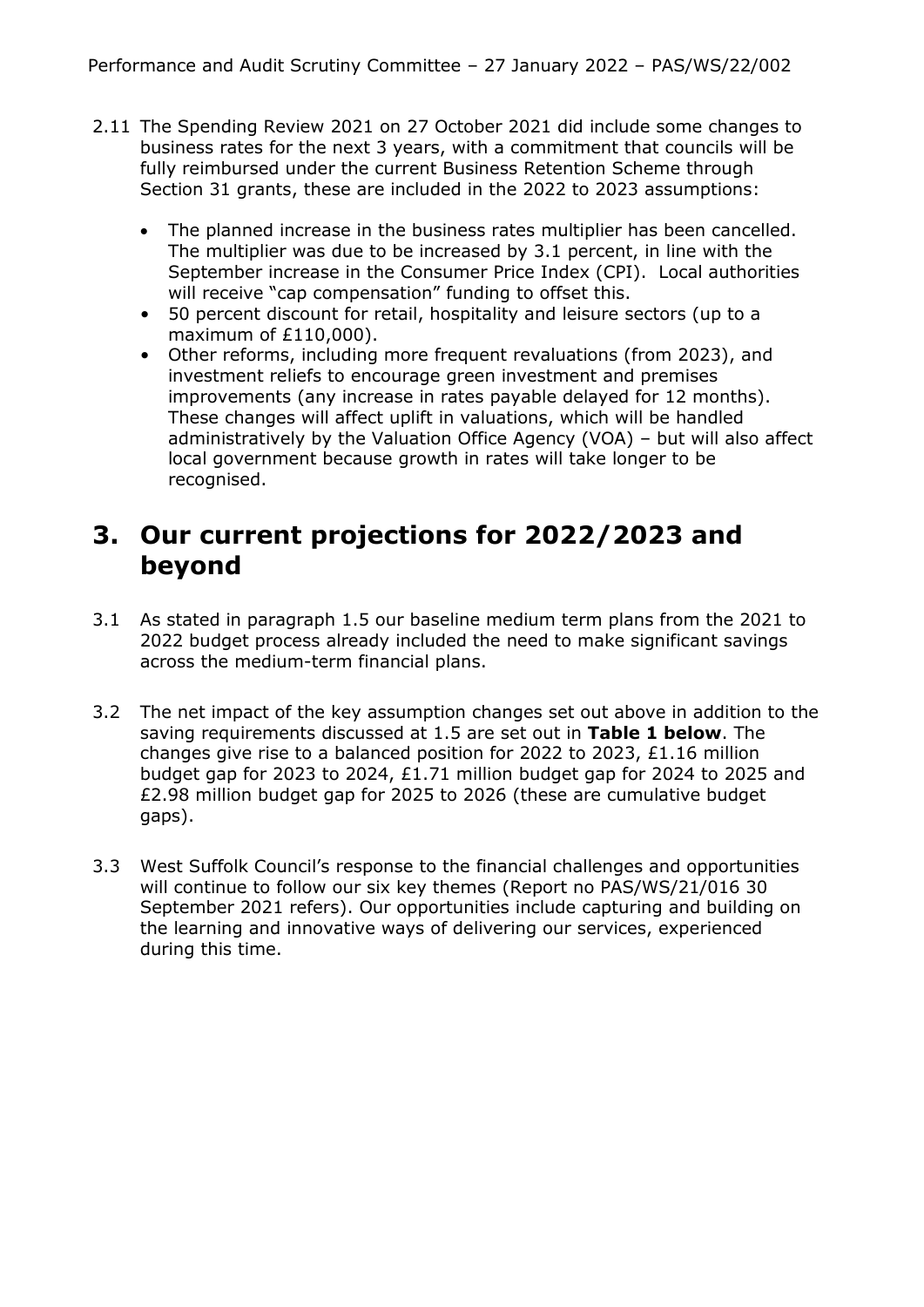# 3.4 **Table 1**

| <b>Budget Assumption</b><br><b>Changes</b><br><b>Pressure/(Benefit)</b>                                                                                                                                                                                                                                                                                                                                                                                                                                                    | 2022<br>to<br>2023<br>£m | 2023<br>to<br>2024<br>£m | 2024<br>to<br>2025<br>£m | 2025<br>to<br>2026<br>£m |
|----------------------------------------------------------------------------------------------------------------------------------------------------------------------------------------------------------------------------------------------------------------------------------------------------------------------------------------------------------------------------------------------------------------------------------------------------------------------------------------------------------------------------|--------------------------|--------------------------|--------------------------|--------------------------|
| <b>Budget Gap as reported</b>                                                                                                                                                                                                                                                                                                                                                                                                                                                                                              |                          |                          |                          |                          |
| <b>November 2021</b>                                                                                                                                                                                                                                                                                                                                                                                                                                                                                                       |                          |                          |                          |                          |
| (PAS/WS/21/024)                                                                                                                                                                                                                                                                                                                                                                                                                                                                                                            | 0.42                     | 1.46                     | 2.06                     | 2.60                     |
| <b>Pressures/Investments:</b>                                                                                                                                                                                                                                                                                                                                                                                                                                                                                              |                          |                          |                          |                          |
| Environmental Health, Licensing and<br>Regulatory restructure changes. As<br>part of the wider review of resourcing<br>in regulatory services that has been<br>underway over the last 6 months,<br>the Licensing Team has been<br>reviewed. The structure was<br>previously set up in 2014 and since<br>this time demands on the service<br>have increased, owing to new<br>statutory guidance and changing<br>local demands. As part of a 3-year<br>plan across regulatory services, the<br>team has been reconfigured to |                          |                          |                          |                          |
| enable the competent and effective<br>delivery of the licensing service.                                                                                                                                                                                                                                                                                                                                                                                                                                                   | 0.13                     | 0.13                     | 0.13                     | 0.14                     |
| <b>Assumptions around Street Trading</b><br>and Vending licence income<br>reduction forecast to October 2022<br>as Pavement Licenses at nil cost are<br>in place, as a result of continued<br>business recovery support. If<br>Pavement Licenses continue beyond<br>October 2022 these will be charged<br>at £100 per annum to recover the                                                                                                                                                                                 |                          |                          |                          |                          |
| cost of the service                                                                                                                                                                                                                                                                                                                                                                                                                                                                                                        | 0.01                     | 0.00                     | 0.00                     | 0.00                     |
| Additional contribution to Vehicle and<br>Plant reserve (to recognise the<br>incremental cost) in respect of the<br>move towards Net Zero electric<br>vehicle purchases and to reduce our<br>carbon impact                                                                                                                                                                                                                                                                                                                 | 0.65                     | 0.00                     | 0.00                     | 0.00                     |
| Revenue cost impact of moving<br>vehicle fleet to Hydrogenated<br>Vegetable Oil (HVO) fuel to reduce<br>our carbon impact                                                                                                                                                                                                                                                                                                                                                                                                  | 0.10                     | 0.10                     | 0.10                     | 0.10                     |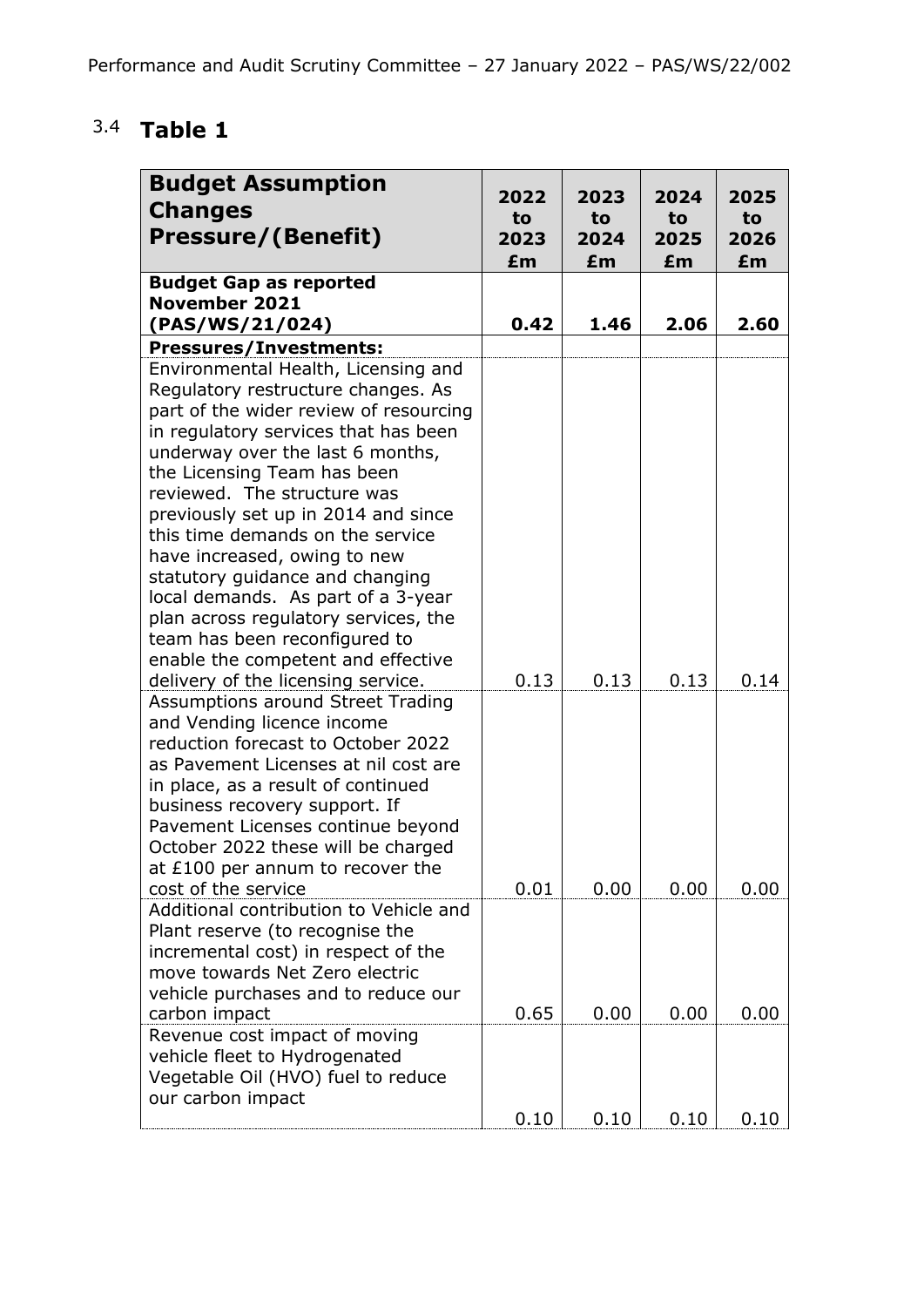| New Bury Leisure Centre investment<br>as part of Western Way Development<br>as per Business Case, report<br>reference COU/WS/21/007 | 0.00   | 0.00   | 0.00   | 0.72   |
|-------------------------------------------------------------------------------------------------------------------------------------|--------|--------|--------|--------|
| Provision arising from potential<br>income pressures from continued                                                                 |        |        |        |        |
| COVID-19 impacts, assuming full<br>income recovery from 2023 to 2024                                                                | 0.50   | 0.00   | 0.00   | 0.00   |
| Fund COVID-19 provision from                                                                                                        |        |        |        |        |
| <b>General Fund</b>                                                                                                                 | (0.50) | 0.00   | 0.00   | 0.00   |
| <b>Improvements/Savings:</b>                                                                                                        |        |        |        |        |
| Updated council tax base, report                                                                                                    |        |        |        |        |
| reference CAB/WS/21/050                                                                                                             | (0.28) | (0.29) | (0.30) | (0.31) |
| Change to estimate for Council Tax<br>Surplus (one off)                                                                             | (0.49) | 0.00   | 0.00   | 0.00   |
| Provisional finance settlement -                                                                                                    |        |        |        |        |
| details set out in paragraphs 2.3 and                                                                                               |        |        |        |        |
| 2.4                                                                                                                                 | (2.15) | 0.03   | 0.03   | 0.03   |
| Contribute 2022/23 New Homes                                                                                                        |        |        |        |        |
| Bonus to Strategic Priorities and                                                                                                   |        |        |        |        |
| MTFS reserve, see also previous                                                                                                     |        |        |        |        |
| sustainable budget report, reference                                                                                                |        |        |        |        |
| PAS/WS/21/024 paragraph 2.4                                                                                                         | 1.76   | 0.00   | 0.00   | 0.00   |
| Provisional Barley Homes dividend<br>(awaiting confirmation of amount                                                               |        |        |        |        |
| and timing, set up reserve and                                                                                                      |        |        |        |        |
| release annually to support the                                                                                                     |        |        |        |        |
| delivery of Council services)                                                                                                       | (0.20) | (0.20) | (0.20) | (0.20) |
| Revenue return/savings from Net                                                                                                     |        |        |        |        |
| Zero initiatives                                                                                                                    | 0.00   | (0.10) | (0.15) | (0.20) |
| Other minor changes                                                                                                                 | 0.05   | 0.03   | 0.04   | 0.11   |
| <b>Remaining Budget Gap at</b>                                                                                                      |        |        |        |        |
| January 2022                                                                                                                        | 0.00   | 1.16   | 1.71   | 2.98   |

3.5 These projections assume no change to the current agreed Council Tax plan for harmonisation from April 2022, between the predecessor areas of St Edmundsbury and Forest Heath. This assumption is a matter for Council in February 2022.

#### **10-year West Suffolk Capital Programme**

3.6 A draft West Suffolk 10 Year Capital Programme is attached at **Appendix B** for members consideration. This programme takes into consideration the previously agreed capital strategic projects such as the Innovation Units, Barley Homes and Western Way Development, alongside the operational requirements and improvements/initiatives linked to service delivery such as our operational vehicle replacements and asset management requirements.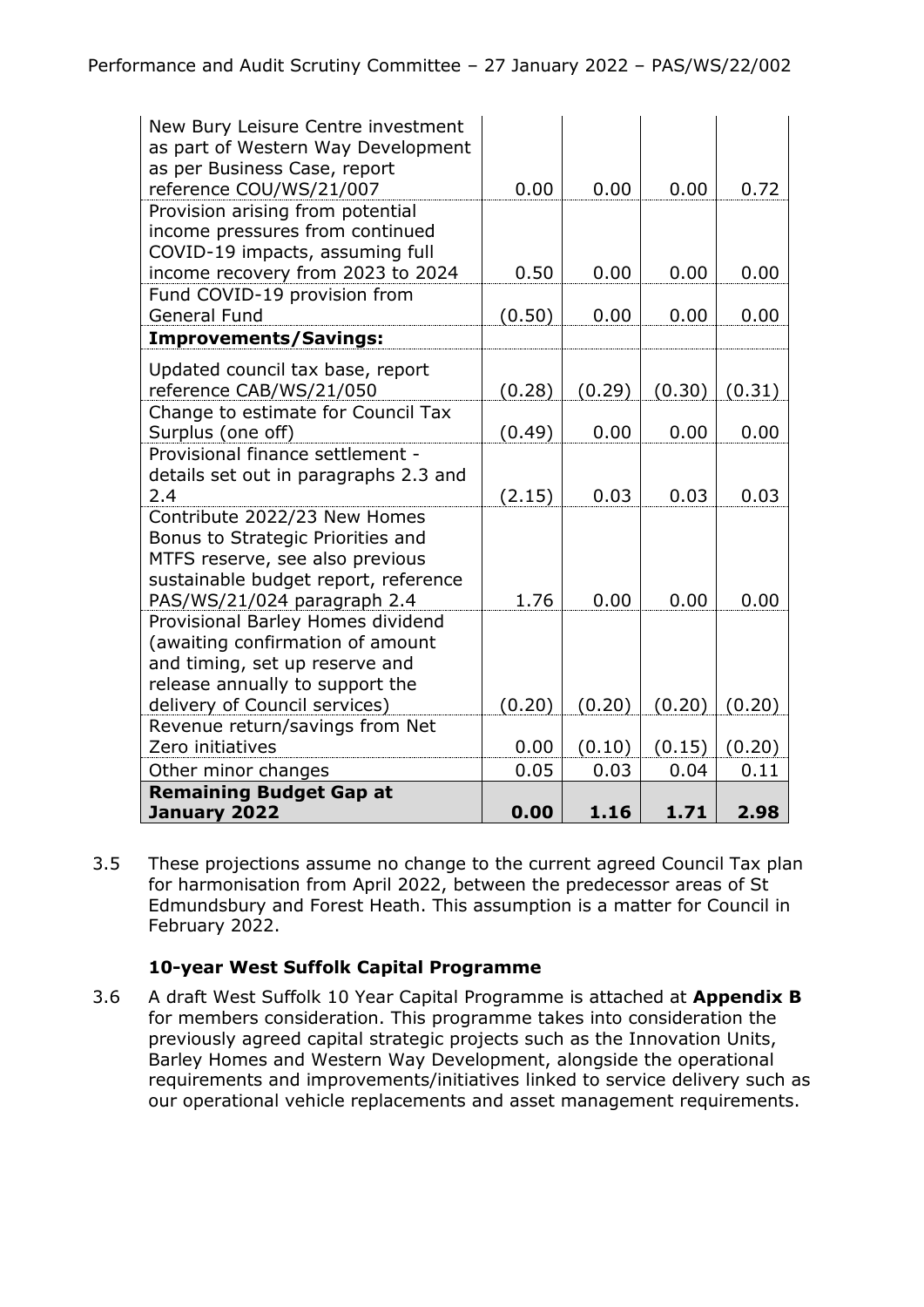#### **Next steps and timetable**

3.7 The following high-level timetable is proposed for delivery and agreement of a budget and medium-term plan for West Suffolk Council for 2022 to 2023.

| <b>Action</b>                                                                | <b>Timescales</b> |
|------------------------------------------------------------------------------|-------------------|
| PASC – delivering a sustainable budget update report 27 January 2022         |                   |
| Member Development Session(s) and briefing(s) -<br><b>MTFS</b>               | February 2022     |
| Cabinet - 2022-2023 Budget and Council Tax setting   February 2022<br>report |                   |
| Council - 2022-20203Budget and Council Tax setting<br>report                 | February 2022     |

## **4. Consultation and engagement undertaken**

4.1 The budget assumptions set out in this report have been prepared in consultation with Leadership Team and the Portfolio Holder for Resources and Property.

### **5. Risks associated with the proposals**

5.1 The budget report in February 2022 will set out the key risk assumptions alongside the report from the Section 151 Officer on the robustness of estimates and balances.

# **6. Implications arising from the proposals**

- 6.1 Financial Contained in the main body of this report.
- 6.2 Legal Compliance The council has a legal requirement to set a balanced budget for the forth coming year. This report and future reports to this committee are part of the process designed to deliver on that legal requirement.
- 6.3 Personal Data Processing/Equalities/Crime and Disorder/Changes to existing policies/Environment or Sustainability/HR or Staffing/External organisations – No significant implications arising directly from this report. Implications under each of these headings will be considered as part of individual savings or initiatives as part of the budget process.